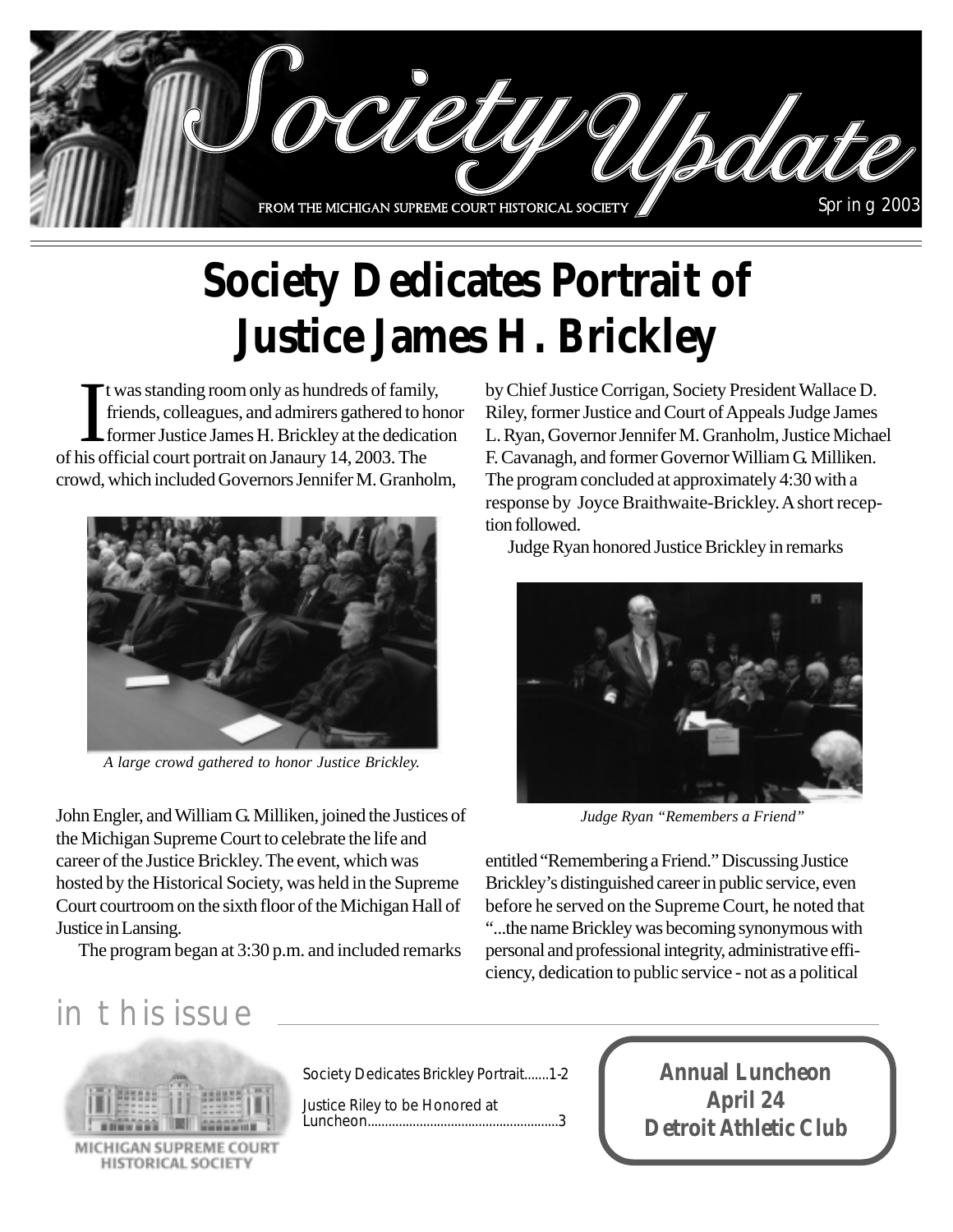option, but as a professional calling."

Judge Ryan also highlighted Justice Brickley's time on the Michigan Supreme Court:

*Jim approached the privilege of serving on the Michigan Supreme Court with humility and professionalism and dedication to getting it right. That is what marked every step of his lifetime in public service.*

Judge Ryan went on to quote former Court clerk Harold Hoag, saying:

*...he [Brickley] saw himself as a constitutional visitor to the Court and for a very short time. And in that respect, saw himself as a trustee of its traditions and its authority and its jurisprudence. Jim Brickley did not have an intellectually prideful bone in his whole body. While he held a vast array of firm and reasoned opinions about a lot of subjects, he was utterly devoid of the vices of self-absorption and selfimportance or false pride...Jim took very seriously the intended symbolism of the black robe to conceal and obscure individuality and the personality of the wearer when conducting judicial business.*

The portrait, by artist Frederick T. Petroskey of Lake Leelenau, Michigan, became the 79th portrait in the Court's collection and was hung for display in the Su-



*The portrait is unveiled by Brickley's daughter Kathleen and portrait artist Fred Petroskey.*

preme Court courtroom at the Hall of Justice.

To read the full transcript of the dedication or specific speeches from the event, go to www.micourthistory.org and go to Resources and Special Sessions.

#### **Justice James H. Brickley**

James H. Brickley was born on November 15, 1928, in Flint, Michigan. He was raised in Detroit and received his bachelor's and law degrees from

the University of Detroit. Brickely received a master's degree in law from New York University.

Brickley's career in public service has extended through all levels of government, from Special Agent with the FBI, to Chief Assistant Prosecutor for Wayne County, and from United States Attorney for Eastern Michigan to Lieutenant Governor of Michigan. It is clear that he has dedicated his professional life to public service.

Brickley has also served the academic community with his knowledge of the law. From

1975 until 1978, he was the President of Eastern

#### **92nd Justice, Served From 1983 - 1999**

Michigan University.

Throughout his career, he has served as an adjunct professor at several Michigan universi-



ties lecturing on the government and law.

Brickley was sworn in as a member of the Michigan Supreme Court on December 27, 1982. He was elected to a four-year term in November of 1984 and re-elected to an eight-year term in November of 1988. Brickley served as Chief Justice of the Michigan Supreme Court from 1995 to 1996. (Michigan Manual : Ed. 1995-98. Lansing, Michigan: Legislative Council, State of Michigan.) Justice Brickley retired from the Court in 1999

and died on September 28, 2001.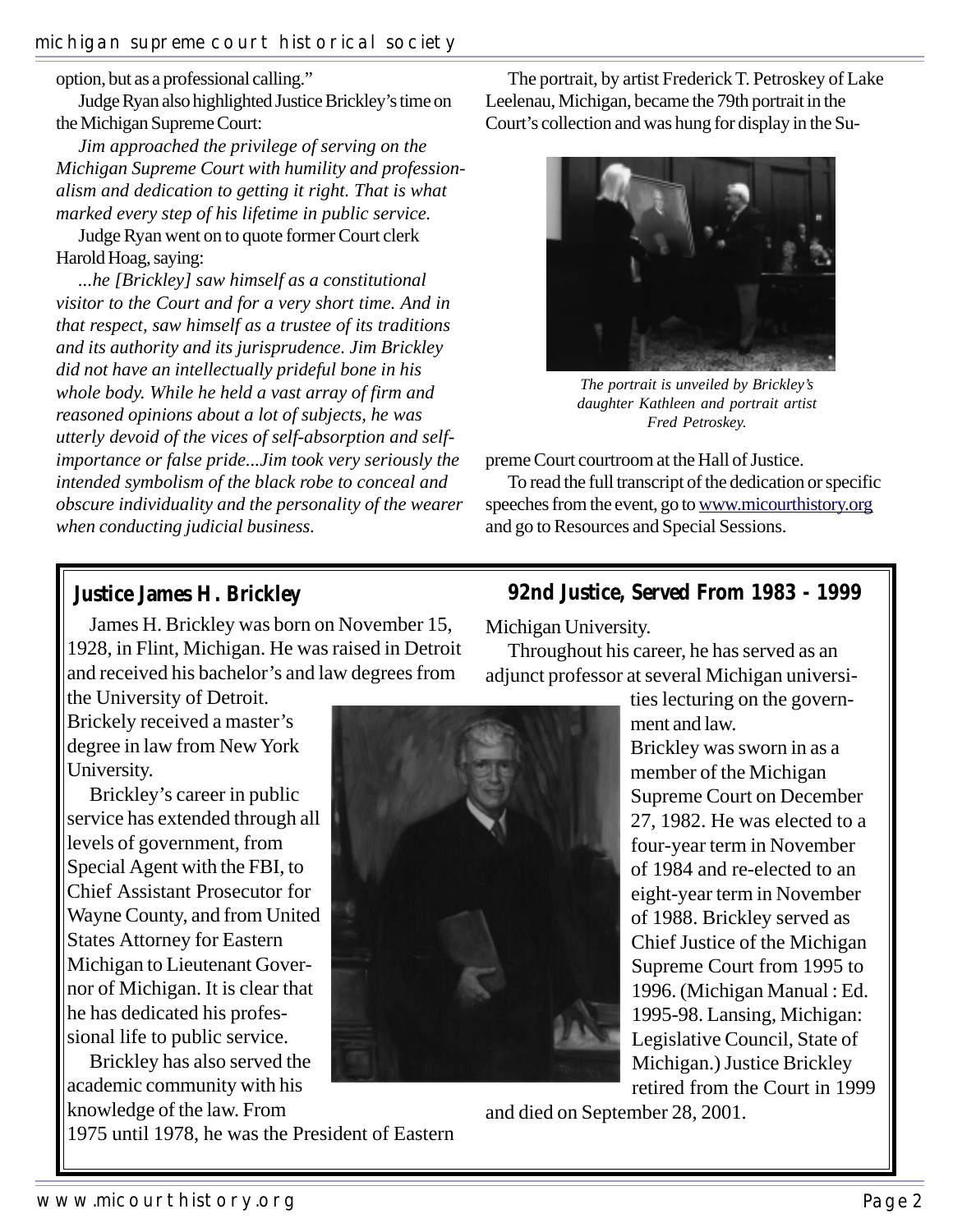# **Justice Dorothy Comstock Riley To Be Honored With the LEGAL HISTORY AWARD**

In an effort to recognize those members of Michigan's legal community who have greatly impacted Michigan's legal history through their support of historical pursuits, their outstanding support of the Society and its efforts, or through their work in the law, the Michigan Supreme Court Historical Society established the LEGAL HISTORY AWARD in 2002. The first LEGAL HISTORY AWARD was presented to Governor John Engler at the Society's 2002 Annual Luncheon in recognition of his work in making the dream of a Supreme Court building a reality.

This year, the award will be presented to former Chief Justice Dorothy Comstock Riley in recognition of her outstanding effort in the building of the Hall of Justice, her creation of the Michigan Supreme Court Historical Society in 1988, her generous financial contributions to the Society and its pursuits, and her many other contributions to Michigan law.

### **Award Criteria**

This LEGAL HISTORY AWARD will be presented periodically to commend one or more of Michigan's citizens for their ongoing support of and interest in Michigan's legal heritage. The award may be given in recognition of a single significant contribution to the preservation of Michigan's legal history or to honor an individual's long-term support of the efforts of the Society and the preservation of the history of the Court. An individual may also be recognized for significant contributions to Michigan's legal heritage and as a "historic figure" in Michigan's legal system.

Individuals will be honored for their unselfish, outstanding, and unique service to and on behalf of the Michigan Supreme Court Historical Society, the legal profession, and the public. The award signifies unusual and extraordinary help and assistance to the Society and the pursuit of the preservation of Michigan Supreme Court history, as well as significant contributions to the Michigan judicial system.

### **Presentation of 2003 Legal History Award**

In 1988, while serving as Chief Justice of the Michigan Supreme Court, Justice Riley recognized a need for better documentation of historical events in which the Court was involved, better collection and maintenance of artifacts and memorobilia related to the Court, and for the production of information with which to educate Michigan students and citizens about the work of the Michigan Supreme Court. Realizing that Court staff and their time were limited, Justice Riley undertook the creation of the Michgian Supreme Court Historical Society, which was incorporated as a nonprofit organization in 1988.

In addition to working to create the Society, Justice Riley took the lead in garnering funding for the Society and its efforts and in appointing strong leaders for the Society who would carry out her vision.

Since her retirement from the Court in 1997, Justice Riley has continued to serve the Society as its Honorary Chair and has continued to contribute to the work of the Society both with her involvement and with her generous contributions.

### **Luncheon Program**

A social and cocktail reception is scheduled to begin at 11:30 a.m. in the main dining room of the Detroit Athletic Club. Lunch will be served at 12:00 p.m. The program will feature the presentation of the LEGAL HISTORY AWARD to Chief Justice Riley. Wallace D. Riley will also be presented with the American Judicature Society's Herbert Harley Award. The program will conclude with a presentation by Justice Marilyn Kelly. For information or reservations for the Luncheon, please contact Angela Bergman or Allyson Miller at 517-373-7589 or

abergman@micourthistory.org.

**LUNCHEON TICKETS STILL AVAILABLE: PURCHASE YOURS AT THE DOOR APRIL 24, 2003 DETROIT ATHLETIC CLUB 12:00 NOON CELEBRATING THE SOCIETY'S 15TH ANNIVERSARY**